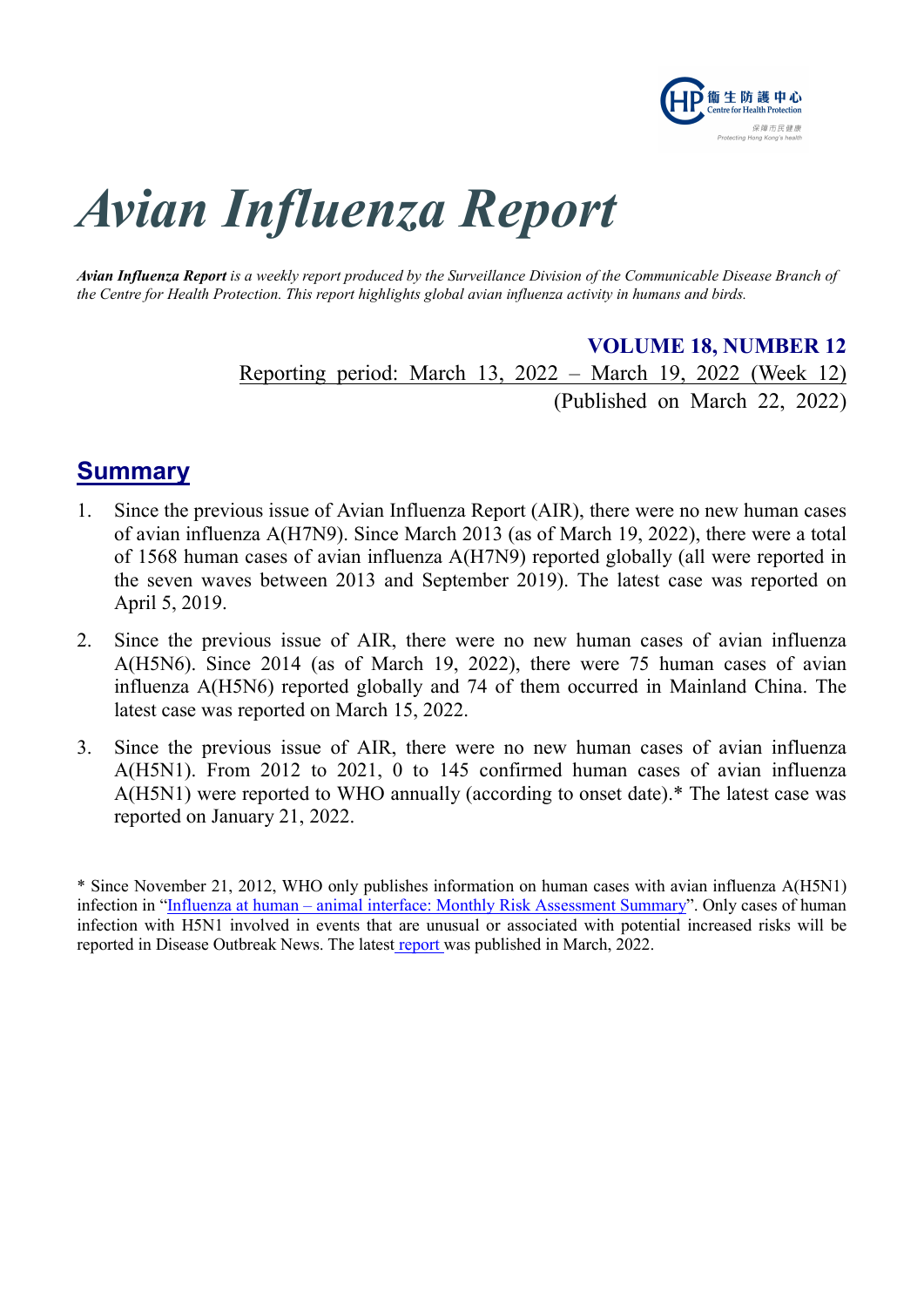# This week's highlights

(Sources: WHO, NHC, Mainland health authorities, Ministry of Agriculture of the People's Republic of China, Centre for Health Protection (CHP) and World Organisation for Animal Health (OIE))

## Table 1. Hong Kong: Confirmed human cases of avian influenza A(H5N1 / H5N6 / H7N9) since previous issue of AIR

|                                | No. of H <sub>5</sub> cases<br>(No. of deaths) | No. of H7N9 cases<br>(No. of deaths) | <b>Details</b> |
|--------------------------------|------------------------------------------------|--------------------------------------|----------------|
| In this<br>reporting<br>period | 0(0)                                           | 0(0)                                 | -              |

#### Table 2. Outside Hong Kong: Confirmed human cases of avian influenza A(H5N1 / H5N6 / H7N9) since previous issue of AIR

| Date of<br>report | Country | Province /<br>Region | District / City | <b>Sex</b> | Age | <b>Condition at</b><br>time of reporting | Subtype of<br>virus |
|-------------------|---------|----------------------|-----------------|------------|-----|------------------------------------------|---------------------|
| $\sim$            | -       |                      | -               | ۰.         | -   | $\overline{\phantom{0}}$                 |                     |

#### Table 3. Confirmed human cases of avian influenza A(H5N1) reported to WHO / NHC since 2003 (by onset date) §

| Year    | <b>Cases</b>     | <b>Deaths</b>    | <b>Case fatality rate</b> |
|---------|------------------|------------------|---------------------------|
| 2003    | $\overline{4}$   | $\overline{4}$   | 100%                      |
| 2004    | 46               | 32               | 69.6%                     |
| 2005    | 98               | 43               | 43.9%                     |
| 2006    | 115              | 79               | 68.7%                     |
| 2007    | 88               | 59               | 67.0%                     |
| 2008    | 44               | 33               | 75.0%                     |
| 2009    | 73               | 32               | 43.8%                     |
| 2010    | 48               | 24               | 50.0%                     |
| 2011    | 62               | 34               | 54.8%                     |
| 2012    | 32               | 20               | 62.5%                     |
| 2013    | 39               | 25               | 64.1%                     |
| 2014    | 52               | 22               | 42.3%                     |
| 2015    | 145              | 42               | 29.0%                     |
| 2016    | 10               | $\overline{3}$   | 30.0%                     |
| 2017    | $\overline{4}$   | $\overline{2}$   | 50.0%                     |
| 2018    | $\boldsymbol{0}$ | $\boldsymbol{0}$ | $0\%$                     |
| 2019    |                  | $\mathbf{1}$     | 100%                      |
| 2020    |                  | $\boldsymbol{0}$ | $0\%$                     |
| 2021    | $\overline{2}$   | $\mathbf{1}$     | 50%                       |
| 2022    | $\boldsymbol{0}$ | $\boldsymbol{0}$ | $0\%$                     |
| Overall | 864              | 456              | 52.8%                     |

§ Further breakdown by countries is available at WHO website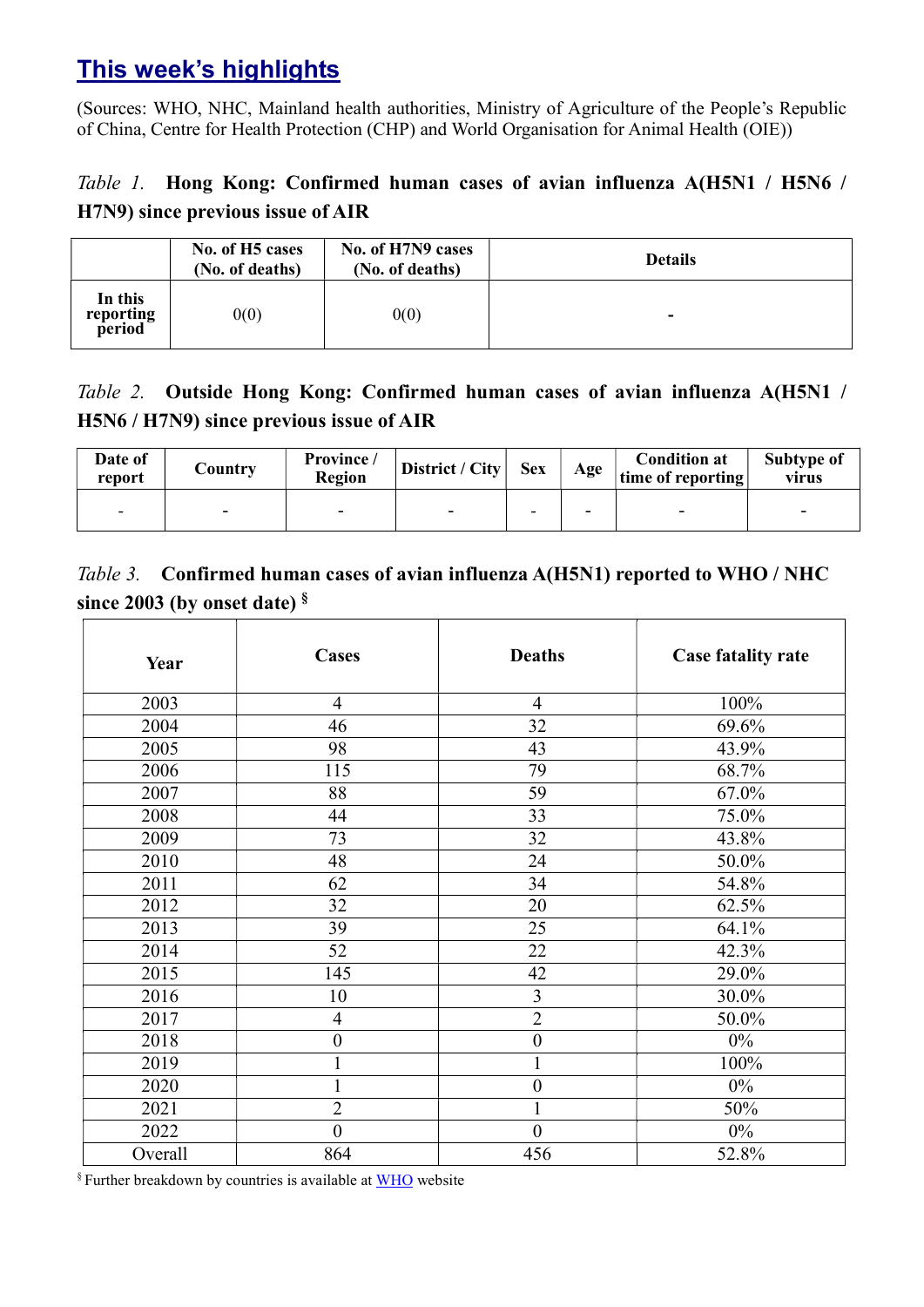| <b>Countries /Areas</b>                | <b>Cumulative no. of cases</b><br>(December 2003 to March 2022) | No. of recent cases<br>(November 2021 to March 2022) |
|----------------------------------------|-----------------------------------------------------------------|------------------------------------------------------|
| Azerbaijan                             | 8                                                               |                                                      |
| Bangladesh                             | 8                                                               | 0                                                    |
| Cambodia                               | 56                                                              | 0                                                    |
| Canada                                 |                                                                 | 0                                                    |
| Mainland China                         | $53^{\#}$                                                       | 0                                                    |
| Djibouti                               |                                                                 | 0                                                    |
| Egypt                                  | 359                                                             | $\theta$                                             |
| India                                  |                                                                 | $\boldsymbol{0}$                                     |
| Indonesia                              | 200                                                             | $\overline{0}$                                       |
| Iraq                                   | 3                                                               | $\theta$                                             |
| Lao People's<br>Democratic<br>Republic | 3                                                               | $\mathcal{O}$                                        |
| Myanmar                                |                                                                 | $\theta$                                             |
| Nepal                                  |                                                                 | 0                                                    |
| Nigeria                                |                                                                 | 0                                                    |
| Pakistan                               | 3                                                               | $\boldsymbol{0}$                                     |
| Thailand                               | 25                                                              | $\theta$                                             |
| Turkey                                 | 12                                                              | 0                                                    |
| <b>United Kingdom</b>                  |                                                                 |                                                      |
| Vietnam                                | 127                                                             | 0                                                    |
| Overall                                | 864                                                             |                                                      |

Table 4. Confirmed human cases of avian influenza A(H5N1) reported to WHO / NHC since 2003 (by date of reporting)

# Including two cases from Mainland China detected in Hong Kong

#### Table 5. Cumulative numbers of confirmed cases of human infection with avian influenza A(H5N6) since 2014 and since January 2022 respectively

| Confirmed H5N6 human cases have<br>been reported in the following<br>countries / areas |                                     | <b>Cumulative no. of cases</b><br>since 2014<br>(75 cases in total)<br>(as of March 19, 2022) | <b>Cumulative no. of cases</b><br>since January 2022<br>(17 cases in total)<br>(as of March 19, 2022) |
|----------------------------------------------------------------------------------------|-------------------------------------|-----------------------------------------------------------------------------------------------|-------------------------------------------------------------------------------------------------------|
|                                                                                        | Guangxi Zhuang<br>Autonomous Region | 17                                                                                            | 6                                                                                                     |
|                                                                                        | <b>Guangdong Province</b>           | 13                                                                                            |                                                                                                       |
|                                                                                        | Hunan Province                      | 13                                                                                            | 0                                                                                                     |
|                                                                                        | Sichuan Province                    | 11                                                                                            |                                                                                                       |
|                                                                                        | Jiangsu Province                    | $\overline{4}$                                                                                | 2                                                                                                     |
|                                                                                        | Chongqing Municipality              | 3                                                                                             | $\theta$                                                                                              |
|                                                                                        | Anhui Province                      | $\overline{2}$                                                                                | 0                                                                                                     |
|                                                                                        | Fujian Province                     | $\overline{2}$                                                                                |                                                                                                       |
|                                                                                        | Jiangxi Province                    | $2*$                                                                                          |                                                                                                       |
|                                                                                        | Yunnan Province                     | $\overline{2}$                                                                                | $\theta$                                                                                              |
|                                                                                        | Zhejiang Province                   | $\overline{2}$                                                                                | $\overline{2}$                                                                                        |
|                                                                                        | Beijing Municipality                |                                                                                               | 0                                                                                                     |
|                                                                                        | Guizhou Province                    |                                                                                               | 0                                                                                                     |
|                                                                                        | Hubei Province                      |                                                                                               |                                                                                                       |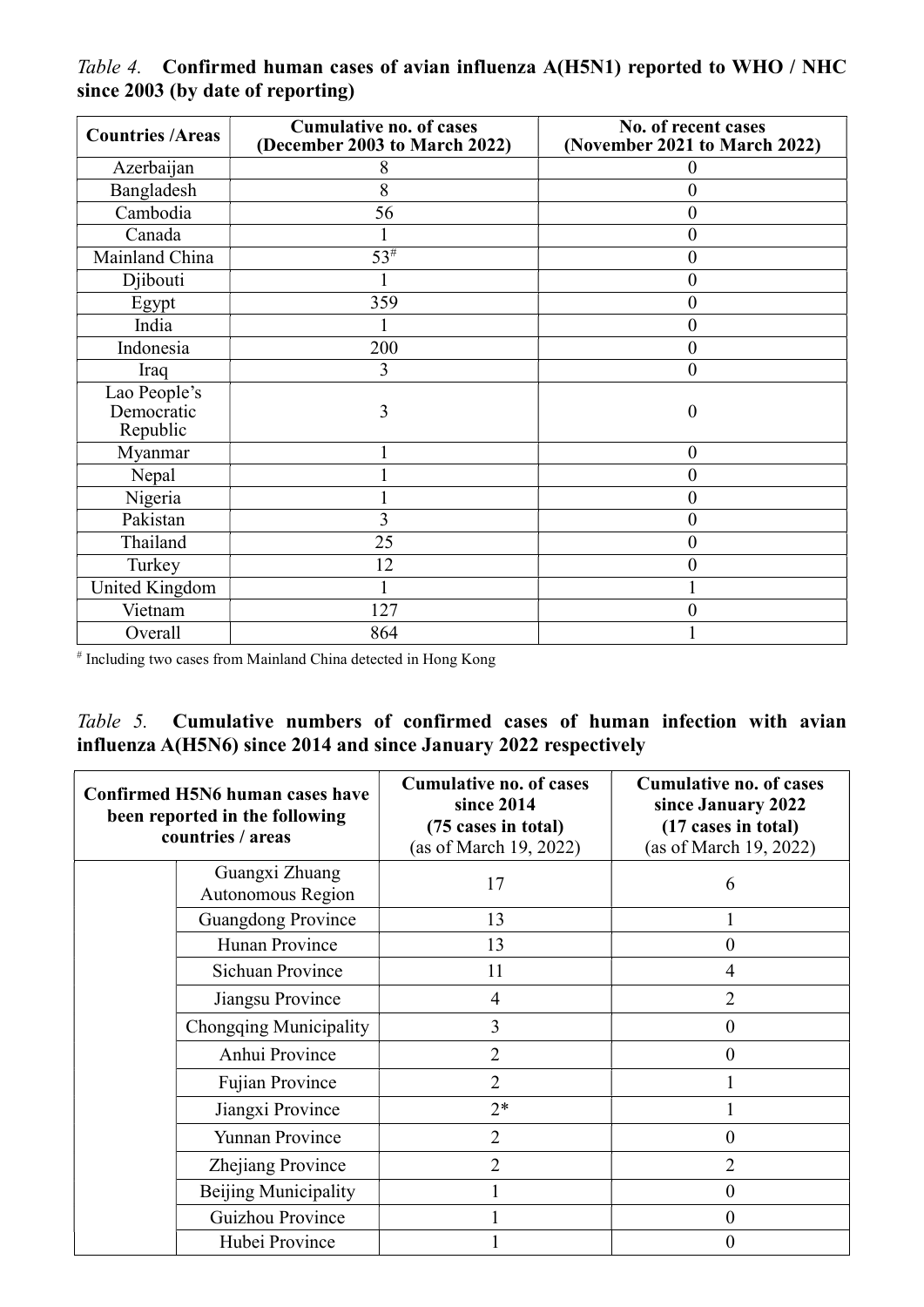| Confirmed H5N6 human cases have<br>been reported in the following<br>countries / areas | <b>Cumulative no. of cases</b><br>since 2014<br>(75 cases in total)<br>(as of March 19, 2022) | Cumulative no. of cases<br>since January 2022<br>(17 cases in total)<br>(as of March 19, 2022) |
|----------------------------------------------------------------------------------------|-----------------------------------------------------------------------------------------------|------------------------------------------------------------------------------------------------|
| Lao People's Democratic Republic                                                       |                                                                                               |                                                                                                |

\* one case was imported from Guangdong Province

## Table 6. Cumulative numbers of confirmed cases of human infection with avian influenza A(H7N9) since 2013 and since October 2021 respectively

| Confirmed H7N9 human cases have<br>been reported in the following<br>countries / areas |                                     | <b>Cumulative no. of cases</b><br>since 2013<br>(1568 cases in total)<br>(as of March 19, 2022) | <b>Cumulative no. of cases</b><br>since October 2021<br>(0 case in total)<br>(as of March 19, 2022) |
|----------------------------------------------------------------------------------------|-------------------------------------|-------------------------------------------------------------------------------------------------|-----------------------------------------------------------------------------------------------------|
|                                                                                        | Zhejiang Province                   | 310                                                                                             | $\boldsymbol{0}$                                                                                    |
|                                                                                        | <b>Guangdong Province</b>           | 259                                                                                             | $\boldsymbol{0}$                                                                                    |
|                                                                                        | Jiangsu Province                    | 252                                                                                             | $\boldsymbol{0}$                                                                                    |
|                                                                                        | Fujian Province                     | 108                                                                                             | $\theta$                                                                                            |
|                                                                                        | Anhui Province                      | 99                                                                                              | $\boldsymbol{0}$                                                                                    |
|                                                                                        | Hunan Province                      | 95                                                                                              | $\boldsymbol{0}$                                                                                    |
|                                                                                        | Shanghai Municipality               | 57                                                                                              | $\boldsymbol{0}$                                                                                    |
|                                                                                        | Jiangxi Province                    | 52                                                                                              | $\boldsymbol{0}$                                                                                    |
|                                                                                        | Sichuan Province                    | 38                                                                                              | $\boldsymbol{0}$                                                                                    |
|                                                                                        | Beijing Municipality                | 35                                                                                              | $\overline{0}$                                                                                      |
|                                                                                        | Guangxi Zhuang<br>Autonomous Region | 31                                                                                              | $\boldsymbol{0}$                                                                                    |
|                                                                                        | Hubei Province                      | 31                                                                                              | $\boldsymbol{0}$                                                                                    |
|                                                                                        | Hebei Province                      | 29                                                                                              | $\boldsymbol{0}$                                                                                    |
| Mainland                                                                               | Henan Province                      | 28                                                                                              | $\boldsymbol{0}$                                                                                    |
| China                                                                                  | <b>Shandong Province</b>            | 28                                                                                              | $\boldsymbol{0}$                                                                                    |
|                                                                                        | Guizhou Province                    | 20                                                                                              | $\boldsymbol{0}$                                                                                    |
|                                                                                        | Xinjiang Uygur<br>Autonomous Region | 14                                                                                              | $\boldsymbol{0}$                                                                                    |
|                                                                                        | Chongqing Municipality              | 9                                                                                               | $\boldsymbol{0}$                                                                                    |
|                                                                                        | Yunnan Province                     | 8                                                                                               | $\boldsymbol{0}$                                                                                    |
|                                                                                        | Shaanxi Province                    | $\overline{7}$                                                                                  | $\boldsymbol{0}$                                                                                    |
|                                                                                        | Gansu Province                      | 6                                                                                               | $\boldsymbol{0}$                                                                                    |
|                                                                                        | Liaoning Province                   | 5                                                                                               | $\boldsymbol{0}$                                                                                    |
|                                                                                        | Tianjin Municipality                | 5                                                                                               | $\boldsymbol{0}$                                                                                    |
|                                                                                        | Jilin Province                      | 3                                                                                               | $\boldsymbol{0}$                                                                                    |
|                                                                                        | Shanxi Province                     | $\mathfrak{Z}$                                                                                  | $\boldsymbol{0}$                                                                                    |
|                                                                                        | Tibet Autonomous Region             | 3                                                                                               | $\mathbf{0}$                                                                                        |
|                                                                                        | Inner Mongolia<br>Autonomous Region | $\overline{2}$                                                                                  | $\boldsymbol{0}$                                                                                    |
|                                                                                        | Hong Kong                           | $21*$                                                                                           | $\boldsymbol{0}$                                                                                    |
|                                                                                        | Taiwan                              | $5*$                                                                                            | $\boldsymbol{0}$                                                                                    |
|                                                                                        | Canada                              | $2*$                                                                                            | $\boldsymbol{0}$                                                                                    |
|                                                                                        | Macao                               | $2^{\#}$                                                                                        | $\boldsymbol{0}$                                                                                    |
| Malaysia                                                                               |                                     | $1*$                                                                                            | $\boldsymbol{0}$                                                                                    |

\* All cases imported from Mainland China

# The latest case imported from Mainland China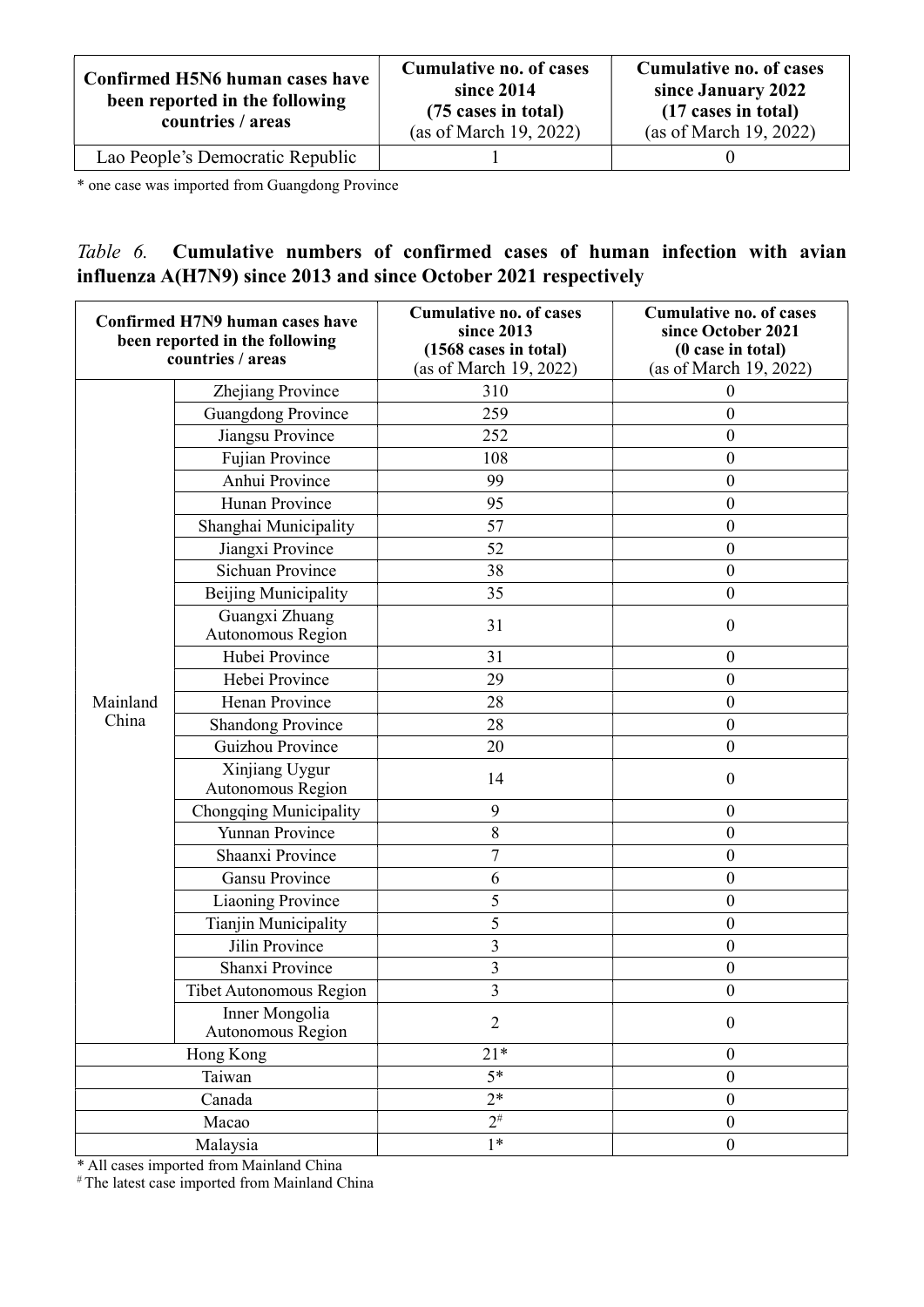Table 7. Confirmed human cases of avian influenza A infections other than avian influenza A(H5N1 / H5N6 / H7N9) reported in the past 6 months (as of March 21, 2022)

|                                  | Place of<br>occurrence   | No. of cases<br>(No. of<br>deaths) | <b>Details</b>                                                     |  |  |
|----------------------------------|--------------------------|------------------------------------|--------------------------------------------------------------------|--|--|
|                                  |                          |                                    | Avian influenza A(H9N2):                                           |  |  |
| In this<br>reporting             | <b>Mainland</b><br>China | 1(0)                               | <b>Anhui Province:</b><br>п                                        |  |  |
| period                           |                          |                                    | A 2-year-old girl with onset on January<br>$\Box$                  |  |  |
|                                  |                          |                                    | 29, 2022.                                                          |  |  |
|                                  |                          |                                    | Avian influenza A(H9N2):                                           |  |  |
|                                  |                          |                                    | <b>Guizhou Province:</b><br>٠                                      |  |  |
|                                  |                          |                                    | A 11-year-old boy with onset<br>о<br>on                            |  |  |
|                                  |                          |                                    | September 6, 2021.                                                 |  |  |
|                                  |                          |                                    | A 39-year-old male with onset on<br>α                              |  |  |
|                                  |                          |                                    | October 29, 2021.                                                  |  |  |
|                                  |                          |                                    | <b>Guangdong Province:</b><br>п<br>α                               |  |  |
|                                  |                          |                                    | A 3-year-old girl<br>with<br>onset<br>on                           |  |  |
|                                  |                          |                                    | September 26, 2021.<br>A 7-year-old boy<br>with<br>$\Box$<br>onset |  |  |
|                                  |                          |                                    | on<br>November 28, 2021.                                           |  |  |
|                                  |                          |                                    | A 7-year-old girl<br>with<br>п<br>onset<br>on                      |  |  |
|                                  |                          |                                    | December 6, 2021.                                                  |  |  |
|                                  |                          |                                    | <b>Sichuan Province:</b><br>п                                      |  |  |
|                                  |                          |                                    | A 1-year-old girl with onset on October<br>α                       |  |  |
| <b>Previously</b>                |                          |                                    | 20, 2021.                                                          |  |  |
| reported cases                   | <b>Mainland</b>          |                                    | <b>Shanxi Province:</b><br>п                                       |  |  |
| (onset/reported<br>in the past 6 | China                    | 16(1)                              | A 6-year-old girl with<br>о<br>onset<br>on                         |  |  |
| months)                          |                          |                                    | November 3, 2021.                                                  |  |  |
|                                  |                          |                                    | <b>Anhui Province:</b><br>п                                        |  |  |
|                                  |                          |                                    | A 5-year-old boy with onset<br>α<br>on                             |  |  |
|                                  |                          |                                    | November 13, 2021.                                                 |  |  |
|                                  |                          |                                    | A 5-year-old boy with onset on January<br>α                        |  |  |
|                                  |                          |                                    | 3, 2022.                                                           |  |  |
|                                  |                          |                                    | A 2-year-old boy with onset on January<br>α                        |  |  |
|                                  |                          |                                    | 18, 2022.                                                          |  |  |
|                                  |                          |                                    | <b>Jiangsu Province:</b><br>п                                      |  |  |
|                                  |                          |                                    | A 7-year-old girl with onset<br>α<br>on                            |  |  |
|                                  |                          |                                    | November 27, 2021.                                                 |  |  |
|                                  |                          |                                    | <b>Hubei Province:</b><br>п                                        |  |  |
|                                  |                          |                                    | A 3-year-old girl with<br>onset<br>α<br>on                         |  |  |
|                                  |                          |                                    | December 7, 2021.<br>α                                             |  |  |
|                                  |                          |                                    | A 3-year-old boy with<br>onset<br>on<br>December 13, 2021.         |  |  |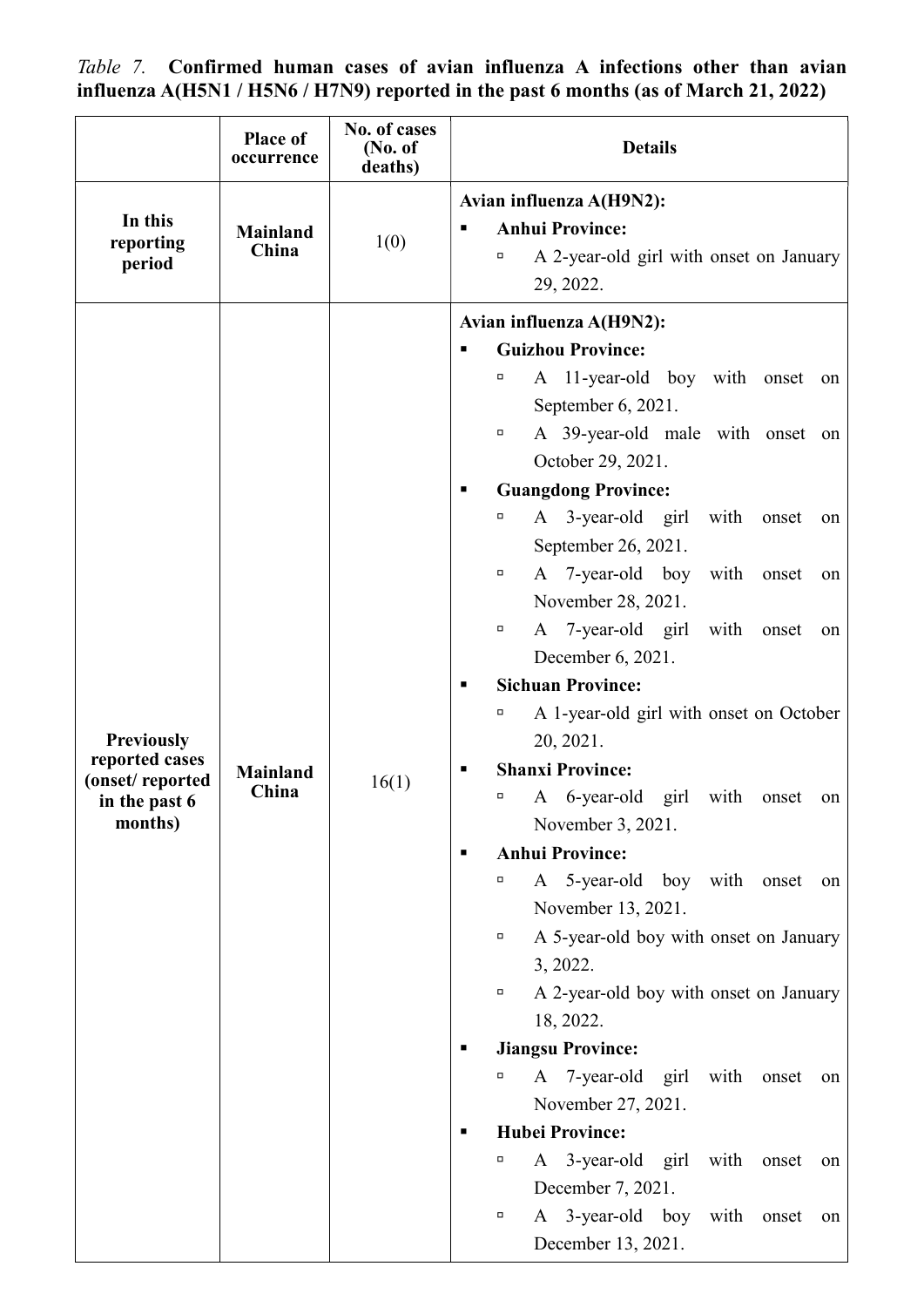| <b>Place of</b><br>occurrence | No. of cases<br>(No. of)<br>deaths) | <b>Details</b>                                |                                             |  |
|-------------------------------|-------------------------------------|-----------------------------------------------|---------------------------------------------|--|
|                               |                                     |                                               | A 5-year-old girl with onset on<br>$\Box$   |  |
|                               |                                     | December 28, 2021.                            |                                             |  |
|                               |                                     | <b>Guangxi Zhuang Autonomous Region:</b><br>п |                                             |  |
|                               |                                     |                                               | A 14-year-old girl with onset on<br>$\Box$  |  |
|                               |                                     |                                               | December 9, 2021.                           |  |
|                               |                                     | <b>Jiangxi Province:</b><br>٠                 |                                             |  |
|                               |                                     |                                               | A 51-year-old woman with onset on<br>$\Box$ |  |
|                               |                                     |                                               | January 11, 2022.                           |  |

#### Table 8. Hong Kong: Confirmed reports of avian influenza A(H5) or avian influenza A(H7N9) in poultry / wild birds / environmental samples since 2015

|                                                                                        | No. of reports of H5<br>in poultry / wild<br>birds /<br>environmental<br>samples | No. of reports of<br>H7N9 in poultry /<br>wild birds /<br>environmental<br>samples | <b>Details</b> |
|----------------------------------------------------------------------------------------|----------------------------------------------------------------------------------|------------------------------------------------------------------------------------|----------------|
| In this<br>reporting<br>period                                                         | 0                                                                                | $\boldsymbol{0}$                                                                   |                |
| <b>Previously</b><br>reported cases<br>since 2015<br>(before this<br>reporting period) | $20^*$                                                                           | $1^{\#}$                                                                           |                |

\* Carcass of a peregrine falcon found in Yuen Long on April 9, 2015 (H5N6) Carcass of an oriental magpie robin found in Sai Kung on April 29, 2015 (H5N6) Carcass of an oriental magpie robin found in Kwai Chung on November 17, 2015 (H5N6) Carcass of a great egret found in Wong Tai Sin on December 31, 2015 (H5N6). Chicken carcass found in Tuen Mun on February 14, 2016 (H5N6) Chicken carcass found in Tai O on February 18, 2016 (H5N6) Samples of faecal droppings collected at Mai Po Nature Reserve on November 25, 2016 (H5N6) A sample of faecal droppings collected at Mai Po Nature Reserve on November 30, 2016 (H5N6) A dead red-whiskered bulbul collected at Kowloon City on April 7, 2017 (H5N6) A dead oriental magpie robin found in Tseung Kwan O on December 21, 2017 (H5N6) A dead black-faced spoonbill found in the Hong Kong Wetland Park in Tin Shui Wai on December 21, 2017 (H5N6) An environmental swab of a chopping board and skin swabs of a chilled duck sample taken from a fresh provision shop in Wan Chai on 2 January & 9 January, 2018 (H5N6) An oropharyngeal swab from a batch of chilled chicken taken at a fresh provision shop in Mong Kok, reported on 23 January, 2018 (H5N6) A black-headed gull carcass found in Ngau Hom Tsuen, Lau Fau Shan on February 8, 2018 (H5N6) A dead crested myna found at Kun Lung Wai, Fanling reported on April 9, 2018 (H5N6) A swab sample taken from a bird cage housing a hill myna at a pet bird shop in Yuen Po Street Bird Garden in Mong Kok on 7 April, 2018 (H5N6) Samples of faecal droppings collected at Mai Po Nature Reserve reported on January 14, 2021 (H5N8) Carcass of a peregrine falcon found in Wu Kai Sha reported on February 1, 2021 (H5N8) Carcass of a black-faced spoonbill found in the Hong Kong Wetland Park in Tin Shui Wai reported on December 20, 2021 (H5N1) Carcass of a Eurasian Curlew found in the Mai Po Nature Reserve reported on January 26, 2022 (H5N1) # A sample of faecal droppings of live poultry taken from a poultry stall in Yan Oi Market in Tuen Mun reported on June 5, 2016 (H7N9)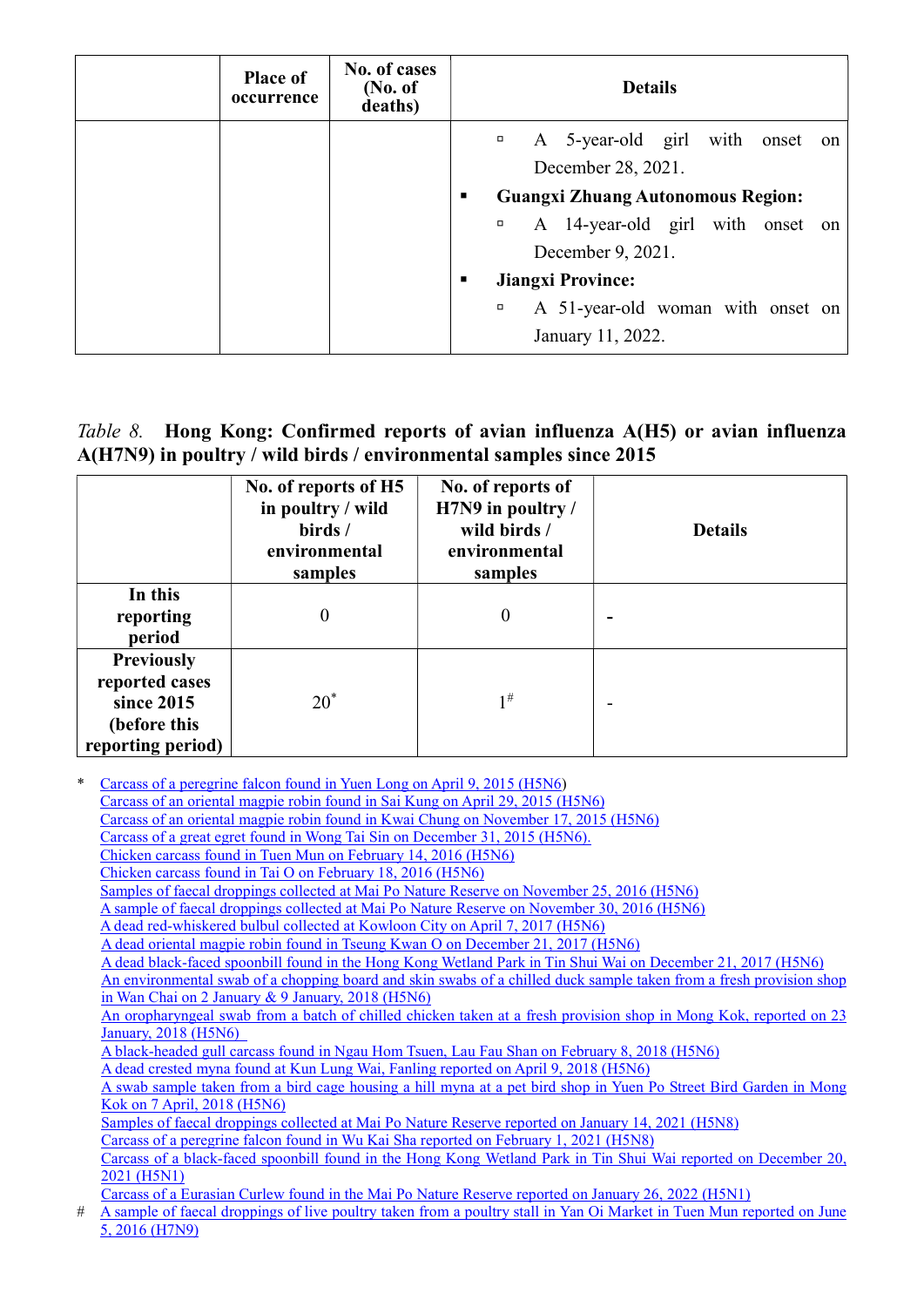Table 9. Outside Hong Kong: Confirmed avian influenza A(H5) or other highly pathogenic avian influenza in poultry / wild birds / environmental samples reported in this week – number of reports for various subtypes of virus

| <b>Subtype of virus</b> | No. of reports |
|-------------------------|----------------|
|                         |                |
| $H5N^{\dagger}$         | 40             |
| H5N <sub>8</sub>        |                |

Table 10. Outside Hong Kong: Confirmed avian influenza A(H5) or other highly pathogenic avian influenza in poultry / wild birds / environmental samples reported in this week – details of reports

| <b>Places of</b><br>occurrence | <b>Details</b>                                                                                                                                                                                                                               | <b>OIE Report Date</b>           |
|--------------------------------|----------------------------------------------------------------------------------------------------------------------------------------------------------------------------------------------------------------------------------------------|----------------------------------|
| Germany                        | Samples from poultry in Bayern were tested positive for<br>highly pathogenic avian influenza A(H5N1).                                                                                                                                        | March 15, 2022                   |
| Ireland                        | from birds in Offaly, Kerry, Longford,<br>Samples<br>Monaghan, Wexford, Roscommon, Galway,<br>Sligo,<br>Donegal, Kildare, Dublin, Tipperary, Cork and Waterford<br>were tested positive for highly pathogenic avian influenza<br>$A(H5N1)$ . | March 15, 2022                   |
| Latvia                         | Samples from birds in Rgas were tested positive for<br>highly pathogenic avian influenza A(H5N1).                                                                                                                                            | March 15, 2022                   |
| Netherlands                    | Samples from poultry and birds in Groningen, Overijssel,<br>Friesland,<br>Noord-Holland,<br>Gelderland,<br>Utrecht,<br>Flevoland, Noord-Brabant and Limburg were tested<br>positive for highly pathogenic avian influenza A(H5N1).           | March 15, 2022<br>March 21, 2022 |
|                                | Samples from birds in Zuid-Holland, Zeeland, Ijsselmeer<br>and Dutch Exclusive Economic Zone were tested positive<br>for highly pathogenic avian influenza A(H5N1).                                                                          | March 21, 2022                   |
| Spain                          | Samples from poultry in Andalucía and Castilla y León<br>were tested positive for highly pathogenic avian influenza<br>$A(H5N1)$ .                                                                                                           | March 15, 2022                   |
| Austria                        | Wien.<br>Samples<br>from<br>birds in<br>Steiermark,<br>Niederösterreich, Kärnten and Oberösterreich were tested<br>positive for highly pathogenic avian influenza A(H5N1).                                                                   | March 16, 2022                   |
| Belgium                        | Samples from birds in Vlaanderen, Belgian and Wallonie<br>were tested positive for highly pathogenic avian influenza<br>$A(H5N1)$ .                                                                                                          | March 16, 2022                   |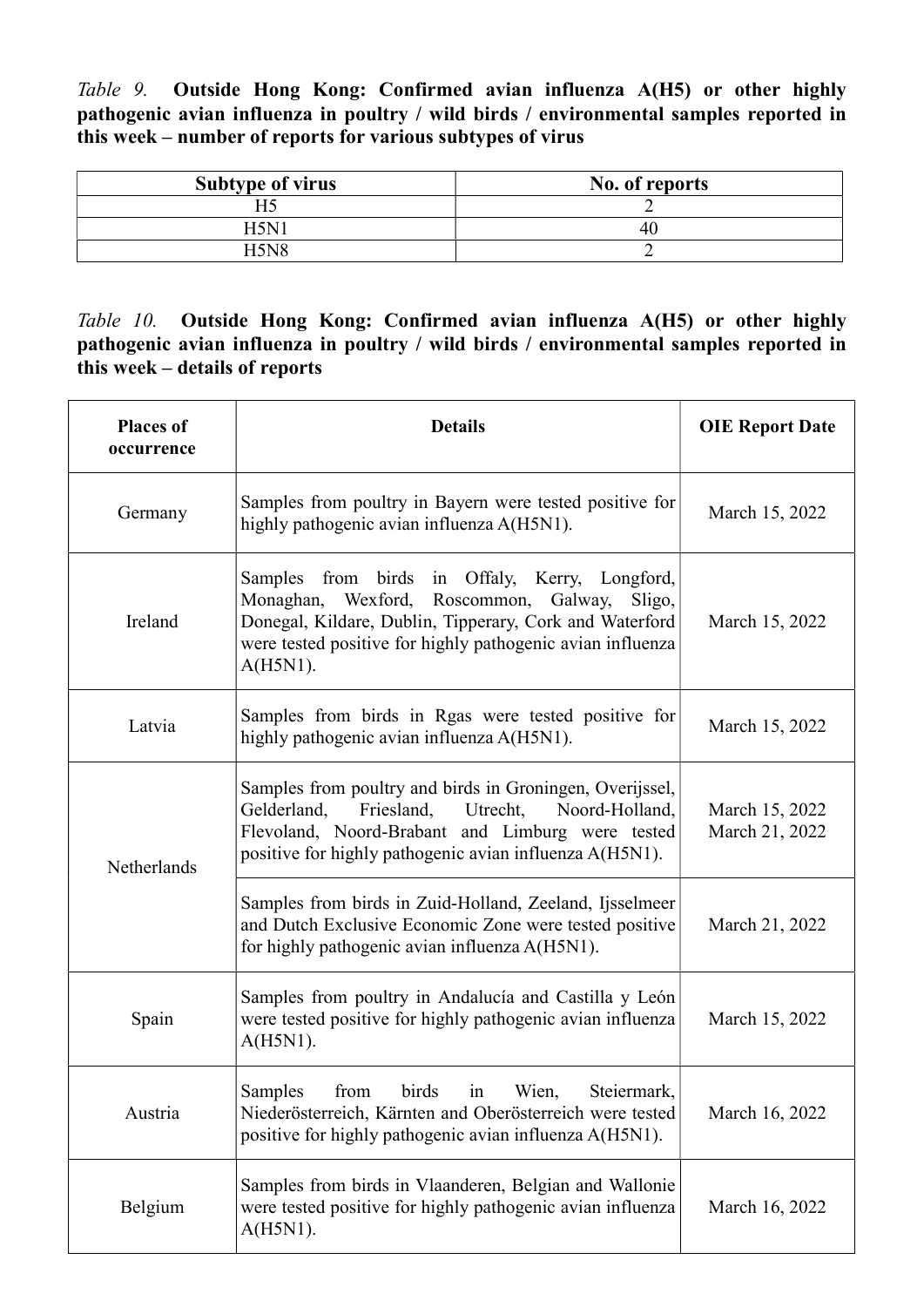| Finland                     | Samples from birds in Etelä-Suomen aluehallintovirasto<br>were tested positive for highly pathogenic avian influenza<br>$A(H5N1)$ .                                                                                                                                                                           | March 16, 2022                   |
|-----------------------------|---------------------------------------------------------------------------------------------------------------------------------------------------------------------------------------------------------------------------------------------------------------------------------------------------------------|----------------------------------|
|                             | from poultry<br>birds<br>Samples<br>and<br>in<br>Szabolcs-Szatmár-Bereg, Hajdú-Bihar, Csongrád<br>and<br>Bács-Kiskun were tested positive for highly pathogenic<br>avian influenza A(H5N1).                                                                                                                   | March 16, 2022<br>March 21, 2022 |
| Hungary                     | Samples<br>from<br>birds<br>Gyor-Moson-Sopron,<br>in<br>Komárom-Esztergom,<br>Baranya,<br>Fejér,<br>Borsod-Abaúj-Zemplén, Pest, Budapest and Vas were<br>tested positive for highly pathogenic avian influenza<br>$A(H5N1)$ .                                                                                 | March 16, 2022                   |
|                             | Samples from poultry in Békés were tested positive for<br>highly pathogenic avian influenza A(H5N1).                                                                                                                                                                                                          | March 21, 2022                   |
| Portugal                    | Samples from birds in Santarém, Porto, Faro, Beja,<br>Setúbal and Leiria were tested positive for highly<br>pathogenic avian influenza A(H5N1).                                                                                                                                                               | March 16, 2022                   |
|                             | Samples from poultry and birds in Nova Scotia were<br>tested positive for highly pathogenic avian influenza<br>$A(H5N1)$ .                                                                                                                                                                                    | March 17, 2022<br>March 21, 2022 |
| Canada                      | Samples from birds in Newfoundland and Labrador,<br>British Columbia, New Brunswick and Prince Edward<br>Island were tested positive for highly pathogenic avian<br>influenza A(H5N1).                                                                                                                        | March 21, 2022                   |
| Denmark                     | Sjælland,<br><b>Samples</b><br>from<br>birds<br>Midtjylland,<br>in<br>Syddanmark, Hovedstaden, Nordjylland and Danish<br>Exclusive Economic Zone were tested positive for highly<br>pathogenic avian influenza A(H5N1).                                                                                       | March 17, 2022                   |
|                             | Samples from poultry and birds in Kentucky, Delaware,<br>Maryland, Iowa and Missouri were tested positive for<br>highly pathogenic avian influenza A(H5N1).                                                                                                                                                   | March 17, 2022<br>March 18, 2022 |
| United States of<br>America | Samples from birds in Illinois, Connecticut, North<br>Carolina,<br>Carolina,<br>Kansas,<br>South<br>Maine,<br><b>New</b><br>Hampshire, Virginia, New York, Michigan, Nebraska,<br>Massachusetts, New Jersey, Alabama and Florida were<br>tested positive for highly pathogenic avian influenza<br>$A(H5N1)$ . | March 17, 2022                   |
|                             | Samples from poultry in Indiana, South Dakota and<br>Wisconsin were tested positive for highly pathogenic<br>avian influenza A(H5N1).                                                                                                                                                                         | March 18, 2022                   |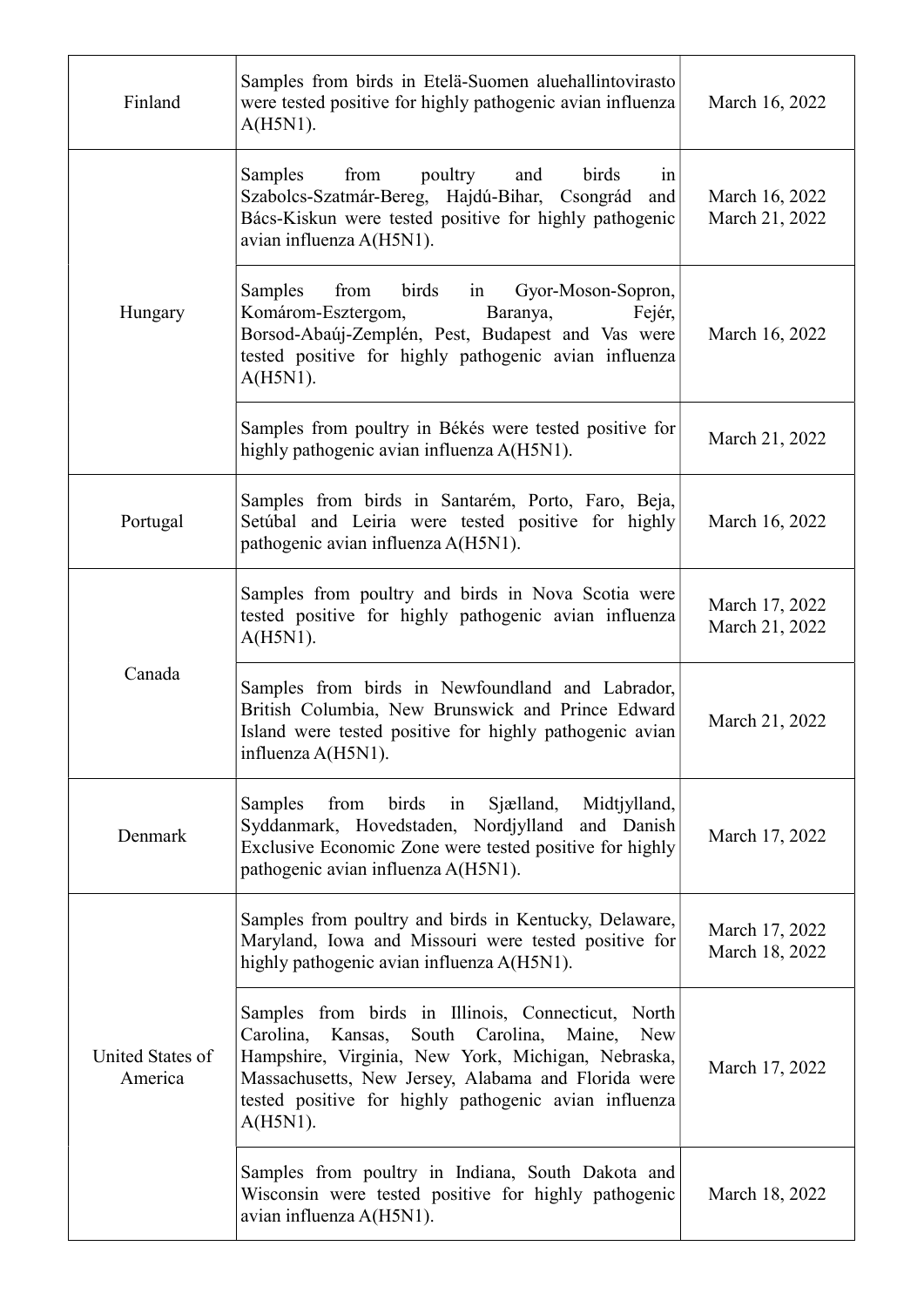| Italy       | from poultry in Veneto, Lombardia,<br>Samples<br>Emilia-Romagna, Lazio, Toscana, Friuli-Venezia Giulia<br>and Piemonte were tested positive for highly pathogenic<br>avian influenza A(H5N1).                                                  | March 18, 2022                   |
|-------------|------------------------------------------------------------------------------------------------------------------------------------------------------------------------------------------------------------------------------------------------|----------------------------------|
|             | Samples from birds in Hokkaido and Fukushima were<br>tested positive for highly pathogenic avian influenza<br>$A(H5)$ .                                                                                                                        | March 18, 2022                   |
| Japan       | Samples from poultry in Hiroshima, Kagoshima,<br>Kumamoto, Ehime, Hygo, Saitama, Chiba, Aomori and<br>Iwate were tested positive for highly pathogenic avian<br>influenza A(H5N1).                                                             | March 18, 2022                   |
| Romania     | Samples from birds in Galai, Clrai, Neam, Tulcea, Cluj,<br>Ialomia, Brila and Constana were tested positive for<br>highly pathogenic avian influenza A(H5N1).                                                                                  | March 18, 2022<br>March 21, 2022 |
|             | Samples from poultry in Giurgiu were tested positive for<br>highly pathogenic avian influenza A(H5N1).                                                                                                                                         | March 21, 2022                   |
| Switzerland | Samples from birds in Bern, Zürich and Schaffhausen<br>were tested positive for highly pathogenic avian influenza<br>$A(H5N1)$ .                                                                                                               | March 18, 2022                   |
| Albania     | Samples from poultry in Durrës were tested positive for<br>highly pathogenic avian influenza A(H5N8).                                                                                                                                          | March 21, 2022                   |
| France      | Samples from poultry and birds in Nouvelle-Aquitaine,<br>Pays de la Loire, Auvergne-Rhône-Alpes, Occitanie,<br>Hauts-de-France, Centre-Val de Loire and Normandie<br>were tested positive for highly pathogenic avian influenza<br>$A(H5N1)$ . | March 21, 2022                   |
|             | Samples from birds in Grand Est, Bretagne, Île-de-France<br>and Bourgogne-Franche-Comté were tested positive for<br>highly pathogenic avian influenza A(H5N1).                                                                                 | March 21, 2022                   |
| Greece      | Samples from birds in Epirus and Western Macedonia,<br>and Macedonia and Thrace were tested positive for highly<br>pathogenic avian influenza A(H5N1).                                                                                         | March 21, 2022                   |
|             | Samples from poultry and birds in Central were tested<br>positive for highly pathogenic avian influenza A(H5N1).                                                                                                                               | March 21, 2022                   |
| Nepal       | Samples from poultry in Bagmati, Narayani, East and<br>West were tested positive for highly pathogenic avian<br>influenza A(H5N1).                                                                                                             | March 21, 2022                   |
| Poland      | Samples from poultry in lskie, Podkarpackie, Maopolskie,<br>Mazowieckie, ódzkie, Lubelskie, Warmisko-Mazurskie,                                                                                                                                | March 21, 2022                   |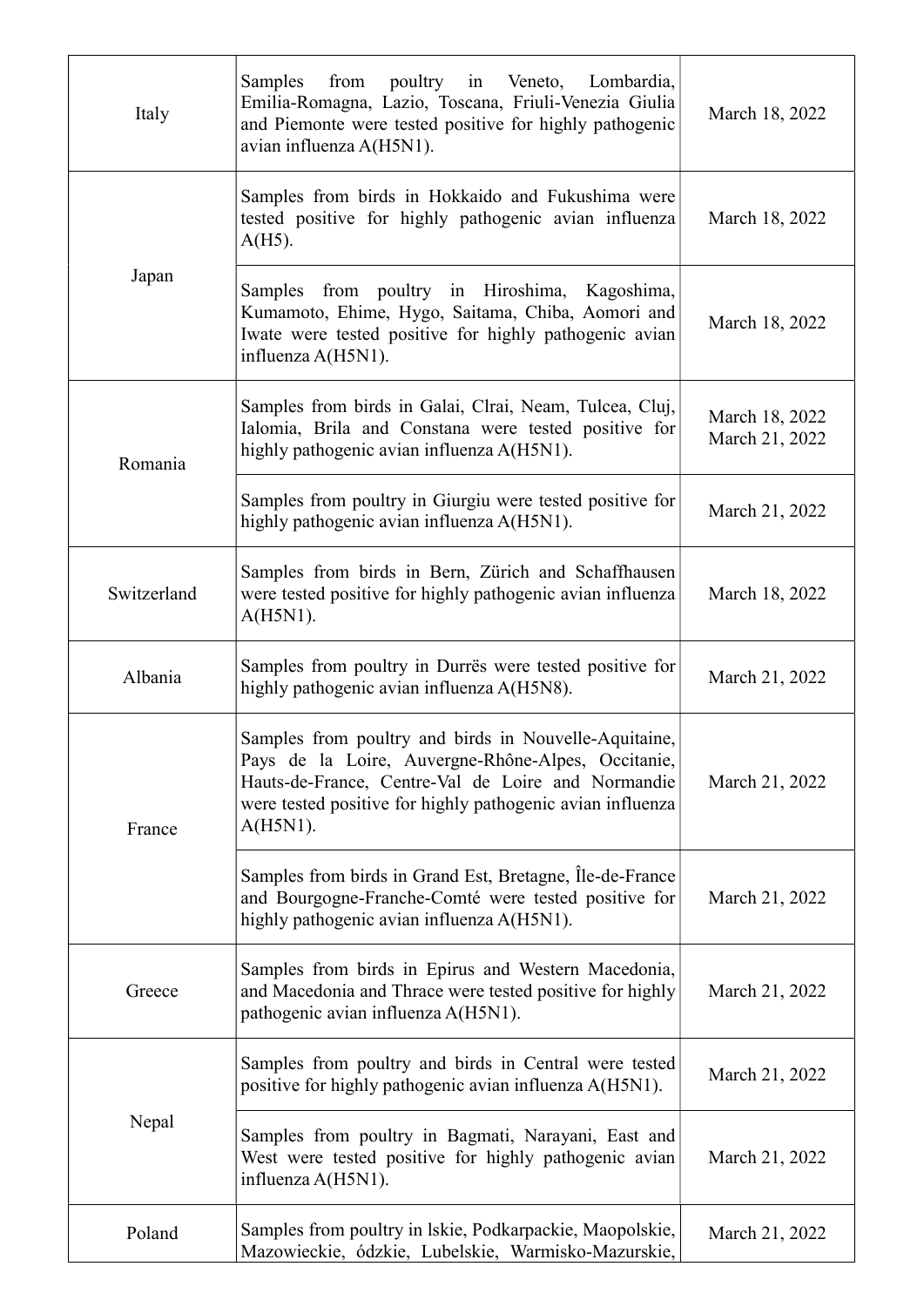|                | Kujawsko-Pomorskie, Pomorskie, Wielkopolskie and<br>Dolnolskie were tested positive for highly pathogenic<br>avian influenza A(H5N1).                     |                |
|----------------|-----------------------------------------------------------------------------------------------------------------------------------------------------------|----------------|
| Russia         | Samples from birds in Astrakhan' were tested positive for<br>highly pathogenic avian influenza A(H5).                                                     | March 21, 2022 |
|                | Samples from poultry and birds in England, Wales,<br>Scotland and Northern Ireland were tested positive for<br>highly pathogenic avian influenza A(H5N1). | March 21, 2022 |
| United Kingdom | Samples from birds in Isle of Man and Jersey were tested<br>positive for highly pathogenic avian influenza A(H5N1).                                       | March 21, 2022 |
|                | Samples from birds in England were tested positive for<br>highly pathogenic avian influenza A(H5N8).                                                      | March 21, 2022 |

For cumulative reports of avian influenza A(H5) or other highly pathogenic avian influenza in poultry / wild birds, please refer to the **OIE** website.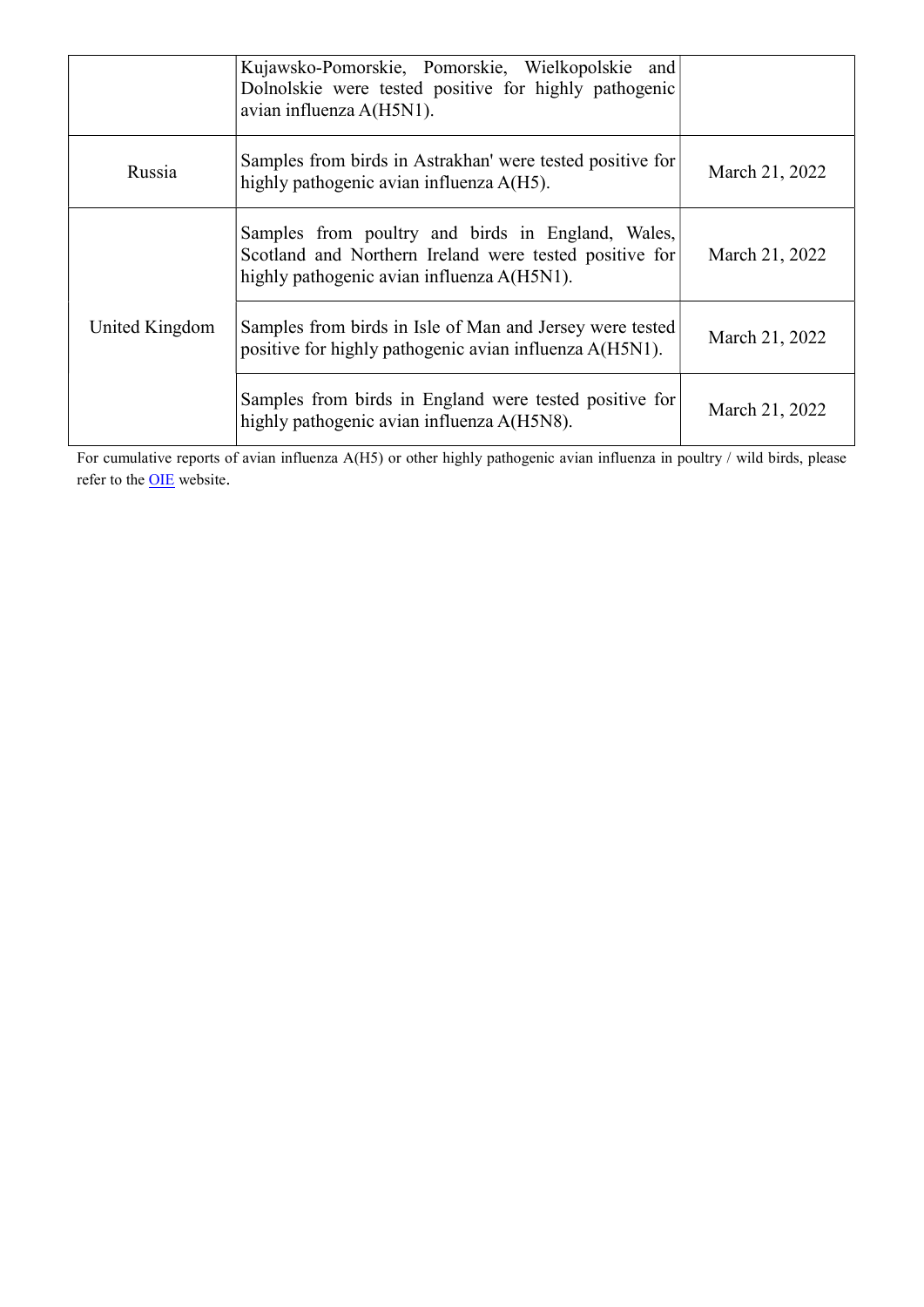Table 11. Countries / areas with documented human infection with avian influenza A(H7N9) or highly pathogenic avian influenza (including infections in humans/birds and relevant environmental samples) in the past 6 months (as of March 21, 2022)

|                          | <b>Human</b> cases      |                                                                                  | Poultry cases / other related samples |                                                         | Wild bird cases / other related samples |                                                       |
|--------------------------|-------------------------|----------------------------------------------------------------------------------|---------------------------------------|---------------------------------------------------------|-----------------------------------------|-------------------------------------------------------|
| <b>Countries / Areas</b> | <b>Subtype of virus</b> | Date of last report /<br>onset of last reported case<br>(Subtype in this report) | <b>Subtype of virus</b>               | Date of last report<br>(Subtype in this report)         | Subtype of virus                        | Date of last report<br>(Subtype in this report)       |
| Albania                  | $\sim$                  |                                                                                  | H <sub>5</sub>                        | 21/03/2021 (H5N8)                                       |                                         |                                                       |
| Austria                  | $\overline{a}$          | $\blacksquare$                                                                   | $\overline{H5}$                       | 26/11/2021 (H5N1)                                       | $\overline{H5}$                         | 16/03/2022 (H5N1)                                     |
| Belgium                  |                         |                                                                                  | H <sub>5</sub>                        | 04/01/2022 (H5N1)                                       | H <sub>5</sub>                          | 15/09/2021 (H5N8)<br>08/02/2022*<br>16/03/2022 (H5N1) |
| Benin                    |                         |                                                                                  | H <sub>5</sub>                        | 09/09/2021*<br>27/12/2021 (H5N1)                        |                                         |                                                       |
| Bosnia and Herzegovina   | $\sim$                  |                                                                                  | $\sim$                                | $\sim$                                                  | H <sub>5</sub>                          | $12/11/2021$ (H5N1)                                   |
| Botswana                 | $\blacksquare$          |                                                                                  | H <sub>5</sub>                        | 06/09/2021 (H5N1)                                       |                                         |                                                       |
| Burkina Faso             | $\blacksquare$          | $\overline{\phantom{a}}$                                                         | H <sub>5</sub>                        | 24/01/2022 (H5N1)                                       |                                         | $\mathbf{r}$                                          |
| Cameroon                 | $\sim$                  |                                                                                  | H <sub>5</sub>                        | 23/02/2022 (H5N1)                                       |                                         |                                                       |
| Canada                   | $\overline{a}$          | $\sim$                                                                           | H <sub>5</sub>                        | 17/03/2022 (H5N1)                                       | H <sub>5</sub>                          | 21/03/2022 (H5N1)                                     |
| Cote D'Ivoire            | $\overline{a}$          | $\overline{a}$                                                                   | H <sub>5</sub>                        | 28/01/2022 (H5N1)                                       |                                         |                                                       |
| Croatia                  | $\blacksquare$          | $\overline{\phantom{a}}$                                                         | H <sub>5</sub>                        | 14/01/2022 (H5N1)                                       | $\overline{H5}$                         | 23/02/2022 (H5N1)                                     |
| Czech Republic           |                         |                                                                                  | H <sub>5</sub>                        | 26/10/2021*<br>08/02/2022 (H5N1)                        | H <sub>5</sub>                          | 10/03/2022 (H5N1)                                     |
| Denmark                  |                         |                                                                                  | H <sub>5</sub>                        | $03/11/2021*$<br>13/01/2022 (H5N8)<br>08/02/2022 (H5N1) | H <sub>5</sub>                          | 21/01/2022 (H5N8)<br>17/03/2022 (H5N1)                |
| Egypt                    | $\overline{a}$          | $\overline{\phantom{a}}$                                                         | Endemic (H5)                          | Endemic (H5N1)                                          | $\blacksquare$                          |                                                       |
| Estonia                  |                         |                                                                                  | H <sub>5</sub>                        | 02/12/2021 (H5N8)                                       | H <sub>5</sub>                          | 13/10/2021 (H5N8)<br>25/02/2022 (H5N1)                |
| Faroe Islands            | $\overline{a}$          | $\overline{a}$                                                                   | $\mathbf{r}$                          | $\sim$                                                  | H <sub>5</sub>                          | 22/02/2022 (H5N1)                                     |
| Finland                  |                         |                                                                                  |                                       |                                                         | H <sub>5</sub>                          | 14/12/2021 (H5N8)<br>16/03/2022 (H5N1)                |
| France                   |                         |                                                                                  | H <sub>5</sub>                        | 21/03/2022 (H5N1)                                       | H <sub>5</sub>                          | 29/10/2021 (H5N8)<br>21/03/2022 (H5N1)                |
|                          |                         |                                                                                  |                                       |                                                         | H7                                      | 29/10/2021 (H7N7)                                     |
| Germany                  |                         |                                                                                  | H <sub>5</sub>                        | 15/03/2022 (H5N1)                                       | H <sub>5</sub>                          | 25/01/2022 (H5N3)<br>07/02/2022 (H5N2)                |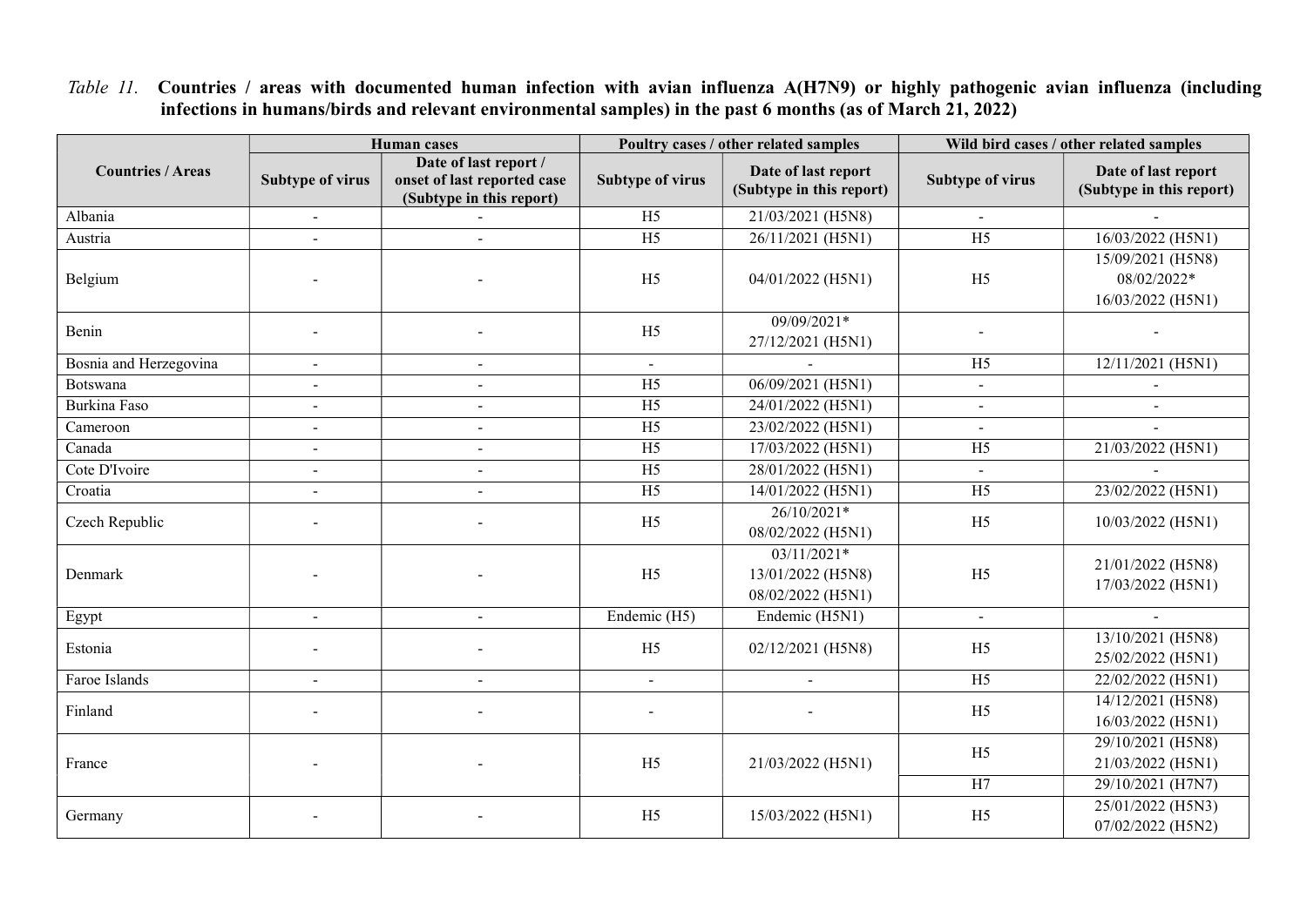|                                                  | <b>Human</b> cases      |                                                                                  | Poultry cases / other related samples |                                                 | Wild bird cases / other related samples |                                                       |
|--------------------------------------------------|-------------------------|----------------------------------------------------------------------------------|---------------------------------------|-------------------------------------------------|-----------------------------------------|-------------------------------------------------------|
| <b>Countries / Areas</b>                         | <b>Subtype of virus</b> | Date of last report /<br>onset of last reported case<br>(Subtype in this report) | <b>Subtype of virus</b>               | Date of last report<br>(Subtype in this report) | <b>Subtype of virus</b>                 | Date of last report<br>(Subtype in this report)       |
|                                                  |                         |                                                                                  |                                       |                                                 |                                         | 04/03/2022 (H5N1)                                     |
| Greece                                           | $\blacksquare$          | $\blacksquare$                                                                   | $\blacksquare$                        | $\blacksquare$                                  | H <sub>5</sub>                          | 21/03/2022 (H5N1)                                     |
| Kong<br>Special<br>Hong<br>Administrative Region |                         |                                                                                  |                                       |                                                 | H <sub>5</sub>                          | 26/01/2022 (H5N1)                                     |
| Hungary                                          | $\blacksquare$          |                                                                                  | $\overline{H5}$                       | 21/03/2022 (H5N1)                               | H <sub>5</sub>                          | 16/03/2022 (H5N1)                                     |
| India                                            |                         |                                                                                  | H <sub>5</sub>                        | 23/09/2021 (H5N8)<br>01/03/2022 (H5N1)          | H <sub>5</sub>                          | 07/12/2021 (H5N1)<br>07/12/2021 (H5N8)                |
| Indonesia                                        | $\blacksquare$          | $\blacksquare$                                                                   | Endemic (H5)                          | Endemic (H5N1)                                  | $\blacksquare$                          |                                                       |
| Iran                                             |                         |                                                                                  | H <sub>5</sub>                        | 14/09/2021 (H5N8)<br>10/01/2022 (H5N5)          |                                         |                                                       |
| Ireland                                          | $\blacksquare$          | $\blacksquare$                                                                   | H <sub>5</sub>                        | 14/01/2022 (H5N1)                               | H <sub>5</sub>                          | 15/03/2022 (H5N1)                                     |
| Israel                                           | $\blacksquare$          |                                                                                  | H <sub>5</sub>                        | 07/02/2022 (H5N1)                               | H <sub>5</sub>                          | 07/03/2022 (H5N1)                                     |
| Italy                                            | $\overline{a}$          |                                                                                  | H <sub>5</sub>                        | 18/03/2022 (H5N1)                               | H <sub>5</sub>                          | 04/03/2022 (H5N1)                                     |
| Japan                                            |                         |                                                                                  | H <sub>5</sub>                        | 13/12/2021 (H5N8)<br>18/03/2022 (H5N1)          | H <sub>5</sub>                          | 24/11/2021 (H5N8)<br>04/03/2022 (H5N1)<br>18/03/2022* |
| Kazakhstan                                       | $\blacksquare$          | $\blacksquare$                                                                   | H <sub>5</sub>                        | 15/11/2021*                                     | $\blacksquare$                          |                                                       |
| Korea                                            |                         |                                                                                  | H <sub>5</sub>                        | 07/03/2022 (H5N1)                               | H <sub>5</sub>                          | 11/02/2022 (H5N8)<br>07/03/2022 (H5N1)                |
| Lao People's Democratic<br>Republic              |                         |                                                                                  | H <sub>5</sub>                        | 14/10/2021*                                     |                                         |                                                       |
| Latvia                                           |                         |                                                                                  |                                       |                                                 | H <sub>5</sub>                          | 28/12/2021 (H5N8)<br>15/03/2022 (H5N1)                |
| Lithuania                                        | $\blacksquare$          | $\blacksquare$                                                                   |                                       | $\overline{a}$                                  | H <sub>5</sub>                          | 25/02/2022 (H5N6)                                     |
| Luxembourg                                       |                         |                                                                                  |                                       |                                                 | H <sub>5</sub>                          | 10/02/2022 (H5N8)<br>22/02/2022 (H5N1)                |
| Mainland China                                   |                         |                                                                                  |                                       |                                                 |                                         |                                                       |
| Chongqing Municipality                           | H <sub>5</sub>          | 16/09/2021 (H5N6)                                                                |                                       |                                                 |                                         |                                                       |
| Fujian                                           | H <sub>5</sub>          | 28/01/2022 (H5N6)                                                                |                                       |                                                 | $\blacksquare$                          |                                                       |
| Guangdong                                        | H <sub>5</sub>          | 13/09/2021 (H5N6)<br>20/10/2021 (H5N6)<br>03/12/2021 (H5N6)                      |                                       |                                                 |                                         |                                                       |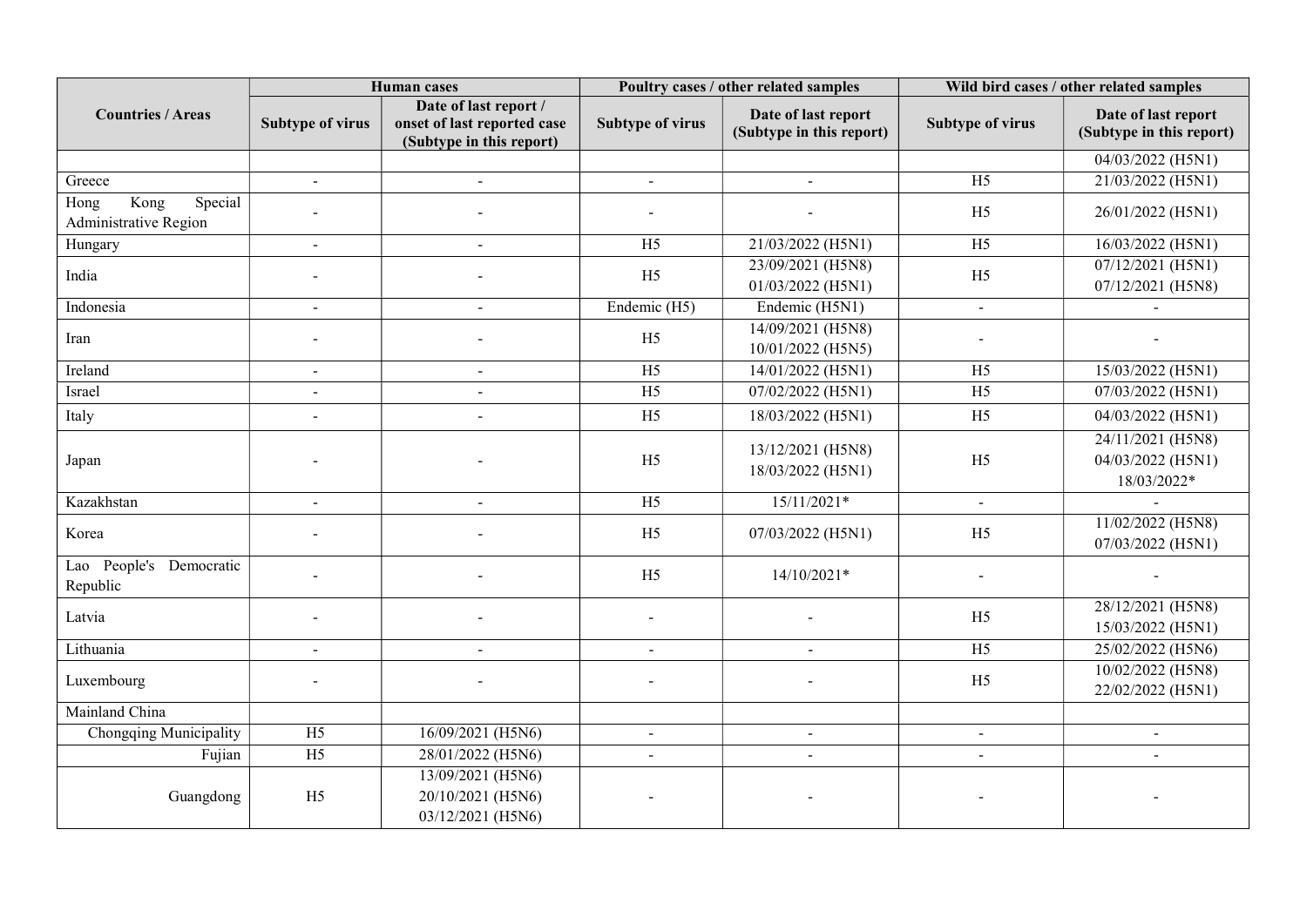|                          | <b>Human</b> cases      |                             | Poultry cases / other related samples |                          | Wild bird cases / other related samples |                          |
|--------------------------|-------------------------|-----------------------------|---------------------------------------|--------------------------|-----------------------------------------|--------------------------|
| <b>Countries / Areas</b> | Date of last report /   |                             | Date of last report                   |                          | Date of last report                     |                          |
|                          | <b>Subtype of virus</b> | onset of last reported case | <b>Subtype of virus</b>               | (Subtype in this report) | <b>Subtype of virus</b>                 | (Subtype in this report) |
|                          |                         | (Subtype in this report)    |                                       |                          |                                         |                          |
|                          |                         | 31/12/2021 (H5N6)           |                                       |                          |                                         |                          |
|                          |                         | 15/11/2021 (H5N6)           |                                       |                          |                                         |                          |
|                          |                         | 17/11/2021 (H5N6)           |                                       |                          |                                         |                          |
|                          |                         | 18/11/2021 (H5N6)           |                                       |                          |                                         |                          |
| Guangxi                  | H <sub>5</sub>          | 19/12/2021 (H5N6)           |                                       |                          |                                         |                          |
|                          |                         | 23/12/2021 (H5N6)           |                                       |                          |                                         |                          |
|                          |                         | 12/01/2022 (H5N6)           |                                       |                          |                                         |                          |
|                          |                         | 31/01/2022 (H5N6)           |                                       |                          |                                         |                          |
| Hebei                    | $\omega$                |                             | $\blacksquare$                        | $\omega$                 | H <sub>5</sub>                          | 30/11/2021 (H5N1)        |
|                          |                         | 08/09/2021 (H5N6)           |                                       |                          |                                         |                          |
|                          |                         | 25/09/2021 (H5N6)           |                                       |                          |                                         |                          |
|                          |                         | 03/10/2021 (H5N6)           |                                       |                          |                                         |                          |
| Hunan                    | H <sub>5</sub>          | 22/11/2021 (H5N6)           |                                       |                          |                                         |                          |
|                          |                         | 24/11/2021 (H5N6)           |                                       |                          |                                         |                          |
|                          |                         | 04/12/2021 (H5N6)           |                                       |                          |                                         |                          |
|                          |                         | 15/01/2022 (H5N6)           |                                       |                          |                                         |                          |
| Jiangsu                  | H <sub>5</sub>          | 20/01/2022 (H5N6)           |                                       |                          |                                         |                          |
| Jiangxi                  | $\overline{H5}$         | 20/02/2022 (H5N6)           | $\overline{a}$                        |                          | $\overline{a}$                          |                          |
|                          |                         | 17/11/2021 (H5N6)           |                                       |                          |                                         |                          |
|                          |                         | 01/12/2021 (H5N6)           |                                       |                          |                                         |                          |
| Sichuan                  | H <sub>5</sub>          | 08/12/2021 (H5N6)           |                                       |                          |                                         |                          |
|                          |                         | 03/01/2022 (H5N6)           |                                       |                          |                                         |                          |
|                          |                         | 23/01/2022 (H5N6)           |                                       |                          |                                         |                          |
|                          |                         | 15/12/2021 (H5N6)           |                                       |                          |                                         |                          |
| Zhejiang                 | H <sub>5</sub>          | 06/01/2022 (H5N6)           |                                       |                          |                                         |                          |
| Moldova                  | $\blacksquare$          | $\blacksquare$              | H <sub>5</sub>                        | 23/02/2022 (H5N1)        | $\blacksquare$                          |                          |
| Namibia                  | $\sim$                  | $\blacksquare$              | $\sim$                                |                          | H <sub>5</sub>                          | 11/02/2022 (H5N1)        |
| Nepal                    | $\blacksquare$          | $\blacksquare$              | $\overline{H5}$                       | 21/03/2022 (H5N1)        | $\overline{H5}$                         | 21/03/2022 (H5N1)        |
|                          |                         |                             |                                       |                          |                                         | 03/12/2021 (H5N8)        |
| Netherlands              |                         |                             | H <sub>5</sub>                        | 15/03/2022 (H5N1)        | H <sub>5</sub>                          | 20/12/2021*              |
|                          |                         |                             |                                       |                          |                                         | 21/03/2022 (H5N1)        |
| Niger                    | $\sim$                  | $\blacksquare$              | $\overline{H5}$                       | 31/01/2022 (H5N1)        | $\sim$                                  |                          |
| Nigeria                  | $\blacksquare$          | $\blacksquare$              | H <sub>5</sub>                        | 14/03/2022 (H5N1)        | $\blacksquare$                          | ÷.                       |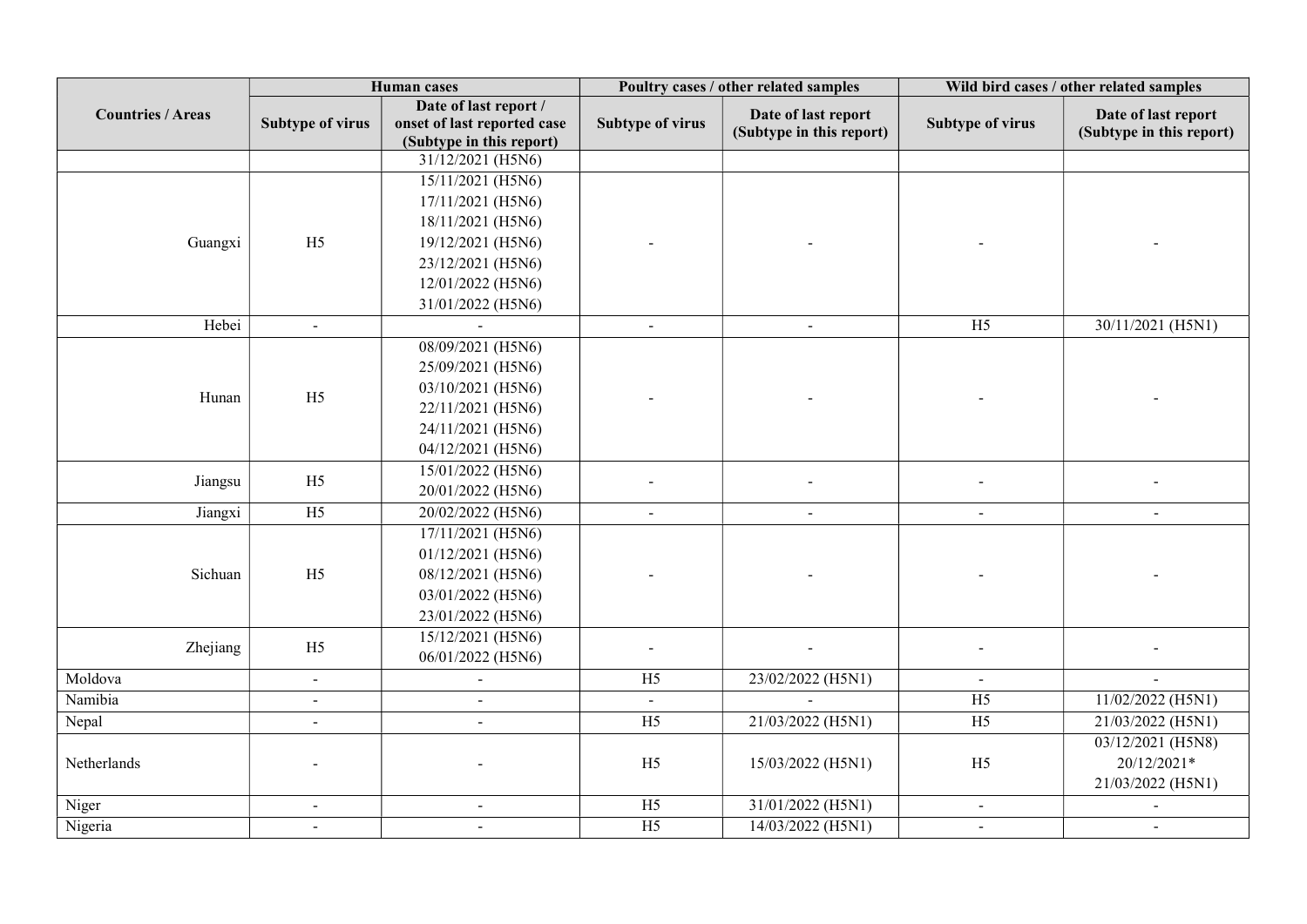|                          | <b>Human</b> cases |                                                                                  | Poultry cases / other related samples |                                                             | Wild bird cases / other related samples |                                                                                                 |
|--------------------------|--------------------|----------------------------------------------------------------------------------|---------------------------------------|-------------------------------------------------------------|-----------------------------------------|-------------------------------------------------------------------------------------------------|
| <b>Countries / Areas</b> | Subtype of virus   | Date of last report /<br>onset of last reported case<br>(Subtype in this report) | <b>Subtype of virus</b>               | Date of last report<br>(Subtype in this report)             | Subtype of virus                        | Date of last report<br>(Subtype in this report)                                                 |
| North Macedonia          | $\sim$             | $\sim$                                                                           | $\blacksquare$                        | $\sim$                                                      | H <sub>5</sub>                          | 25/02/2022 (H5N1)                                                                               |
| Norway                   |                    | $\blacksquare$                                                                   | H <sub>5</sub>                        | 09/12/2021 (H5N1)                                           | H <sub>5</sub>                          | 03/09/2021 (H5N8)<br>18/02/2022 (H5N1)                                                          |
| Pakistan                 |                    |                                                                                  | H <sub>5</sub>                        | 09/09/2021 (H5N8)<br>06/01/2022*                            |                                         |                                                                                                 |
| Philippines              | $\sim$             | $\sim$                                                                           | H <sub>5</sub>                        | 04/03/2022 (H5N1)                                           | $\blacksquare$                          | $\blacksquare$                                                                                  |
| Poland                   |                    |                                                                                  | H <sub>5</sub>                        | 24/09/2021 (H5N8)<br>04/03/2022 (H5N2)<br>21/03/2022 (H5N1) | H <sub>5</sub>                          | 07/03/2022 (H5N1)                                                                               |
| Portugal                 | $\sim$             | $\sim$                                                                           | H <sub>5</sub>                        | 23/02/2022 (H5N1)                                           | H <sub>5</sub>                          | 16/03/2022 (H5N1)                                                                               |
| Romania                  |                    |                                                                                  | H <sub>5</sub>                        | 21/03/2022 (H5N1)                                           | H <sub>5</sub>                          | 21/03/2022 (H5N1)                                                                               |
| Russia                   |                    |                                                                                  | H <sub>5</sub>                        | $07/12/2021*$<br>14/02/2022 (H5N1)                          | H <sub>5</sub>                          | 27/01/2022 (H5N1)<br>$21/03/2022*$                                                              |
| Senegal                  | $\sim$             | $\sim$                                                                           | H <sub>5</sub>                        | 10/02/2022 (H5N1)                                           | H <sub>5</sub>                          | 17/02/2022 (H5N1)                                                                               |
| Serbia                   |                    |                                                                                  |                                       |                                                             | H <sub>5</sub>                          | 15/10/2021 (H5N8)<br>29/10/2021 (H5N2)<br>26/11/2021 (H5N1)                                     |
| Slovakia                 |                    |                                                                                  | H <sub>5</sub>                        | 09/02/2022 (H5N1)                                           | H <sub>5</sub>                          | 20/09/2021 (H5N8)<br>11/03/2022 (H5N1)                                                          |
| Slovenia                 | $\sim$             | $\sim$                                                                           | $\overline{H5}$                       | 31/01/2022 (H5N1)                                           | H <sub>5</sub>                          | 16/02/2022 (H5N1)                                                                               |
| South Africa             | $\sim$             | $\sim$                                                                           | $\overline{H5}$                       | 14/03/2022 (H5N1)                                           | H <sub>5</sub>                          | 14/03/2022 (H5N1)                                                                               |
| Spain                    | $\sim$             | $\sim$                                                                           | H <sub>5</sub>                        | 15/03/2022 (H5N1)                                           | H <sub>5</sub>                          | 11/03/2022 (H5N1)                                                                               |
| Sweden                   |                    |                                                                                  | H <sub>5</sub>                        | 31/01/2022 (H5N1)                                           | H <sub>5</sub>                          | 29/09/2021*<br>29/09/2021 (H5N4)<br>29/09/2021 (H5N5)<br>25/02/2022 (H5N8)<br>03/03/2022 (H5N1) |
| Switzerland              |                    |                                                                                  | H <sub>5</sub>                        | 25/11/2021 (H5N1)                                           | H <sub>5</sub>                          | 08/09/2021 (H5N4)<br>18/03/2022 (H5N1)                                                          |
| Taiwan                   |                    |                                                                                  | H <sub>5</sub>                        | 13/01/2022 (H5N5)<br>03/03/2022 (H5N2)                      | H <sub>5</sub>                          | 13/09/2021 (H5N2)<br>27/12/2021 (H5N1)                                                          |
| Togo                     | $\blacksquare$     | $\blacksquare$                                                                   | H <sub>5</sub>                        | 18/01/2022 (H5N1)                                           | $\blacksquare$                          |                                                                                                 |
| Ukraine                  | $\sim$             | $\blacksquare$                                                                   | $\blacksquare$                        | $\blacksquare$                                              | H <sub>5</sub>                          | 14/12/2021*                                                                                     |